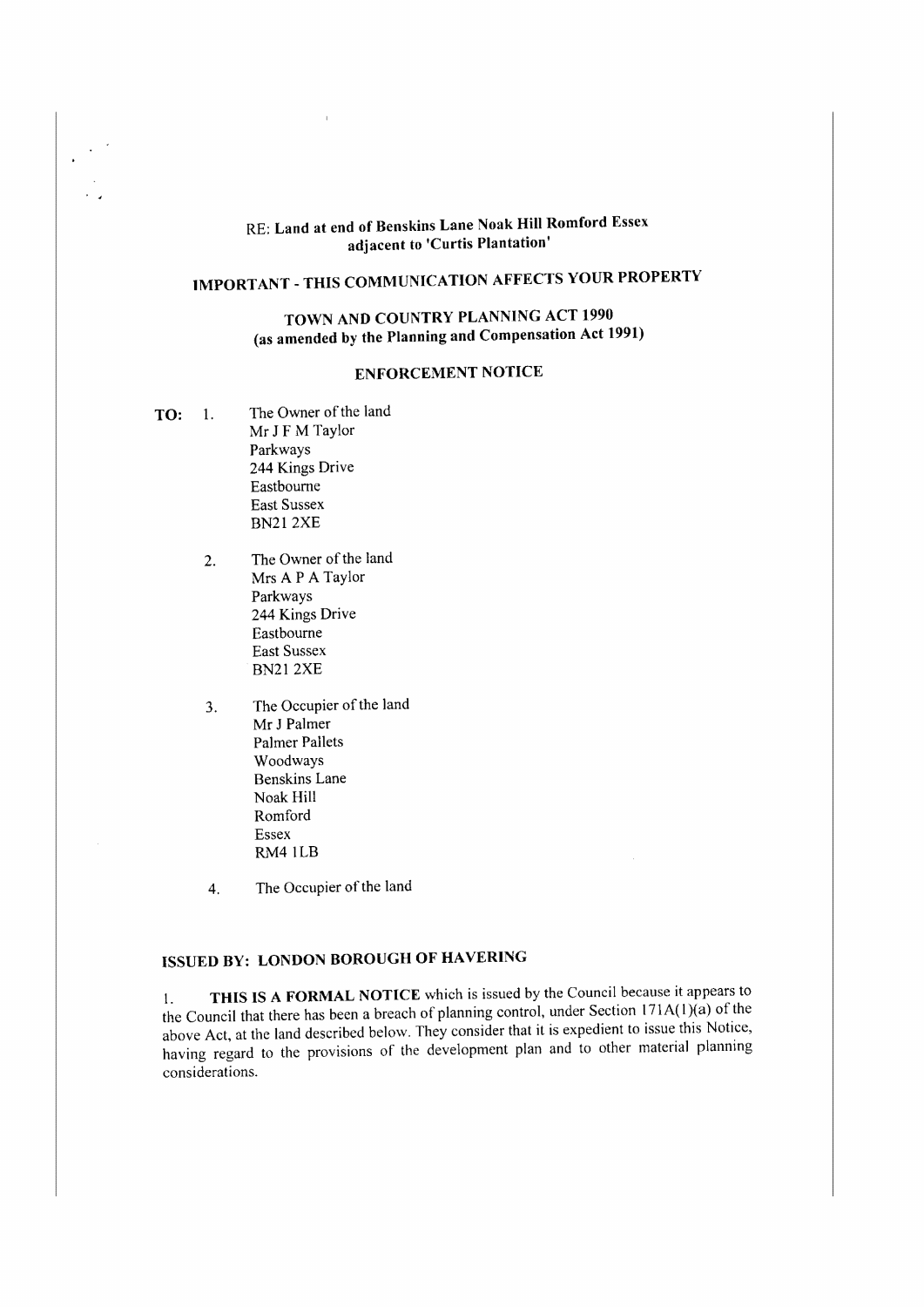### 2. **THE LAND AFFECTED**

The land at end of Benskins Lane Noak Hill Romford adjacent to 'Curtis Plantation' shown hatched Black on the attached Plan hereinafter referred to as the Land.

# 3. **THE BREACH OF PLANNING CONTROL ALLEGED**

Without the grant of planning permission the carrying out of operational development on the Land consisting of earthmoving, excavation and mounding of soil, the deposition and redistribution of rubble and building materials and the formation of hard surfaces (including loose laid surfaces).

### 4. **REASONS FOR ISSUING THIS NOTICE**

It appears to the Council that the above breach of planning control has occurred within the last four years. The site lies within the approved Green Belt where, with certain exceptions which do not apply in this case, there is a strong presumption against any development. The operational development appears as an intrusion in this rural landscape. It is contrary to development plan policies and harmful to the visual amenities ofthe area. The Council do not consider that planning permission should be granted, because planning conditions could not overcome these problems and no very special circumstances justifying Green Belt development have been presented.

In making its decision to issue this Notice the Council considered that the unauthorised development is contrary to the following policies of the adopted Havering Unitary Development Plan (March 1993) : Policies GRB2 and ENVl.

### 5. **WHAT YOU ARE REQUIRED TO DO**

i) Cease carrying out earthmoving, excavation and mounding of soil on the Land.

**Time for compliance:** 1 month from the effective date of this Notice.

ii) Cease carrying out deposition and redistribution of rubble and building materials.

**Time for compliance:** L month from the effective date of this Notice.

iii) Cease carrying out the formation of hard surfaces including loose laid surfaces.

**Time for compliance:** 1 month from the effective date of this Notice.

iv) Remove from the Land all hard surfaces, equipment, machinery, goods, rubbish, rubble, hardcore, surplus earth, apparatus and installations brought onto the Land in connection with the unauthorised operations.

**Time for compliance:** I month from the effective date of this Notice.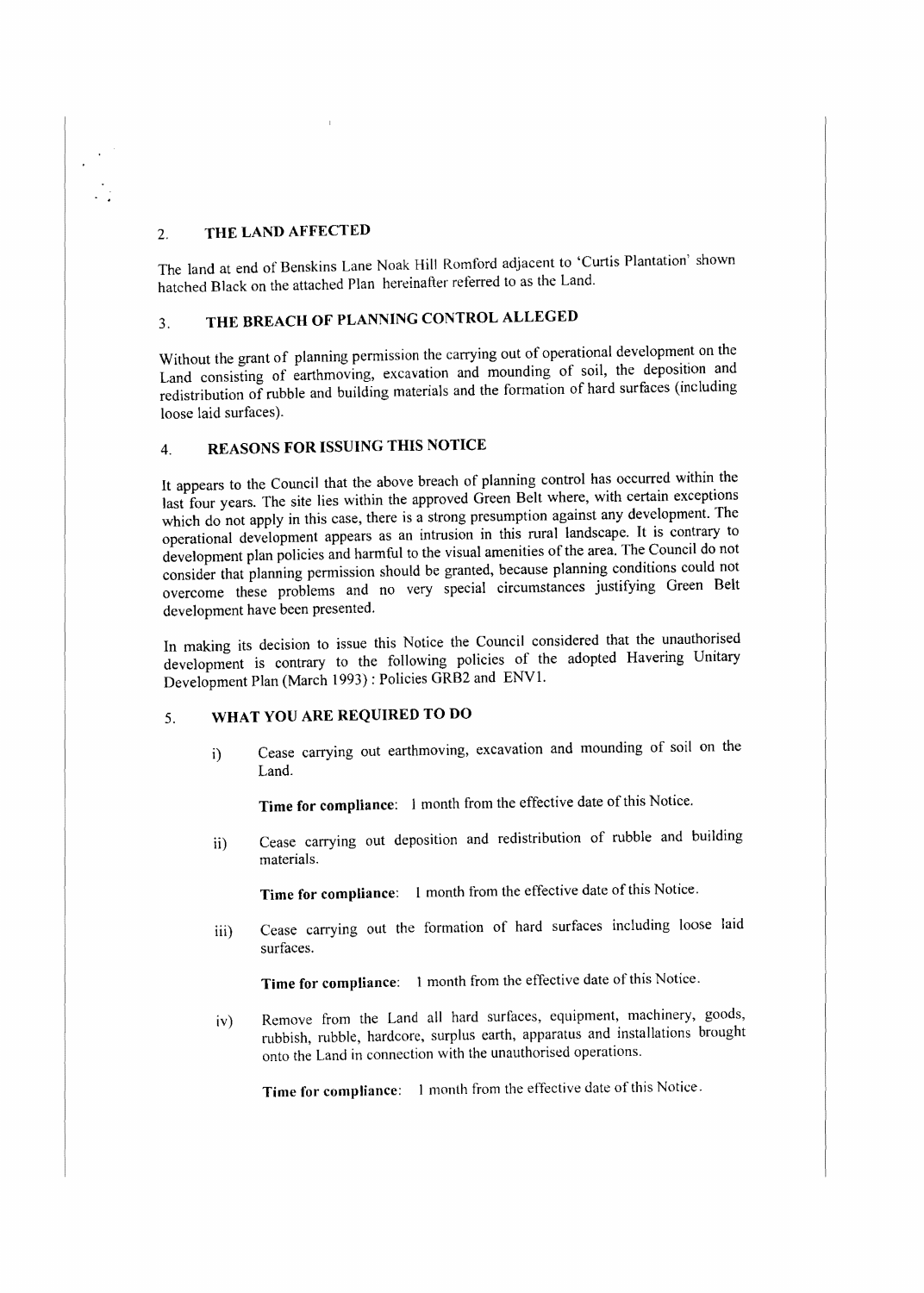v) Restore the Land to its former woodland condition before the breach occurred by:

a) re-stocking the Land with a mixture of trees, predominately Oak but also including Ash and Hornbeam of between 60cm and 90cm in height. Such trees to be staked and protected by tree shelters. All new trees to be planted at a rate of 1600 trees per hectare at 2.5 metre spacing.

**Time for compliance:** During the next tree planting season, namely between 15 November 2004 and 15 March 2005.

b) retaining all tree stumps left on the Land and allowing them to re-grow.

**Time for compliance:** I month from the effective date of service.

# 6. **WHEN THIS NOTICE TAKES EFFECT**

Dated: 24 June 2004

This Notice takes effect on 28 July 2004, unless an appeal is made against it beforehand<br>
Dated: 24 June 2004<br>
Signed:<br>
Authorised Officer

Authorised Officer

on behalf of London Borough of Havering Town Hall Main Road Romford RM1 3BD **YOUR RIGHT OF APPEAL** 

You can appeal against this Enforcement Notice to the Secretary of State by the 28 July 2004. Further details are given in the attached explanatory note.

# **WHAT HAPPENS IF YOU DO NOT APPEAL**

If you do not appeal against this Enforcement Notice, it will take effect on 28 July 2004 and you must then ensure that the required steps for complying with it, for which you may be held responsible, are taken within the period specified in the Notice.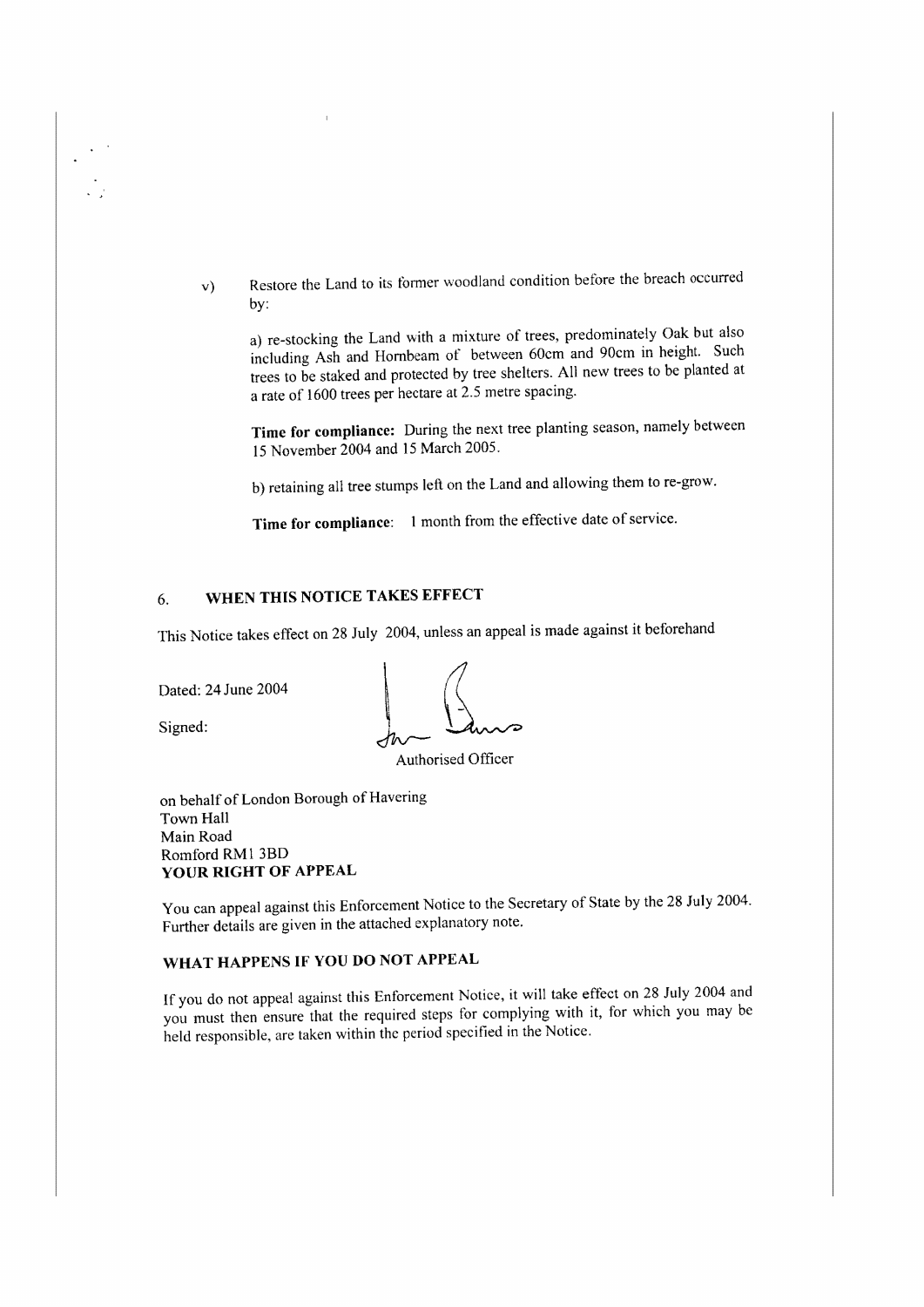### **FAlLURE TO COMPLY WITH AN ENFORCEMENT NOTICE WHICH HAS**  TAKEN EFFECT CAN RESULT IN PROSECUTION AND/OR REMEDIAL ACTION **BY THE COUNClL.**

#### **EXPLANATORY NOTES**

#### **STATUTORY PROVISIONS**

A summary of Sections 171A, 171B and 172 to 177 of the Town and Country Planning Act 1990 (as amended) is enclosed with this Notice.

#### **YOUR RIGHT OF APPEAL**

You can appeal against this Notice, but any appeal must be in writing and received, or posted (with the postage paid and properly addressed) in time to be received in the ordinary course of the post, by the Secretary of State before 28 July 2004. The enclosed booklet "Enforcement Appeals - A guide to Procedure'' sets out your rights. Read it carefully. If you appeal you should use the enclosed appeal forms. Two copies are for you to send to the Secretary of State if you decide to appeal. The other is for you to keep as a duplicate for your own records. You should also send the Secretary of State a copy of the Enforcement Notice.

#### **GROUNDS OF APPEAL**

The grounds of appeal are set out in Section 174 of the Town and Country Planning Act 1991 and are also set out on pages 2 - 5 the enclosed appeal forms.

#### **PLANNING APPLICATION FEE**

Should you wish to appeal on ground (a) - that planning permission should be granted for the unauthorised development - then a fee of £220 is payable both to the Secretary of State and to the Council. If the fees are not paid then that ground of appeal will not be valid.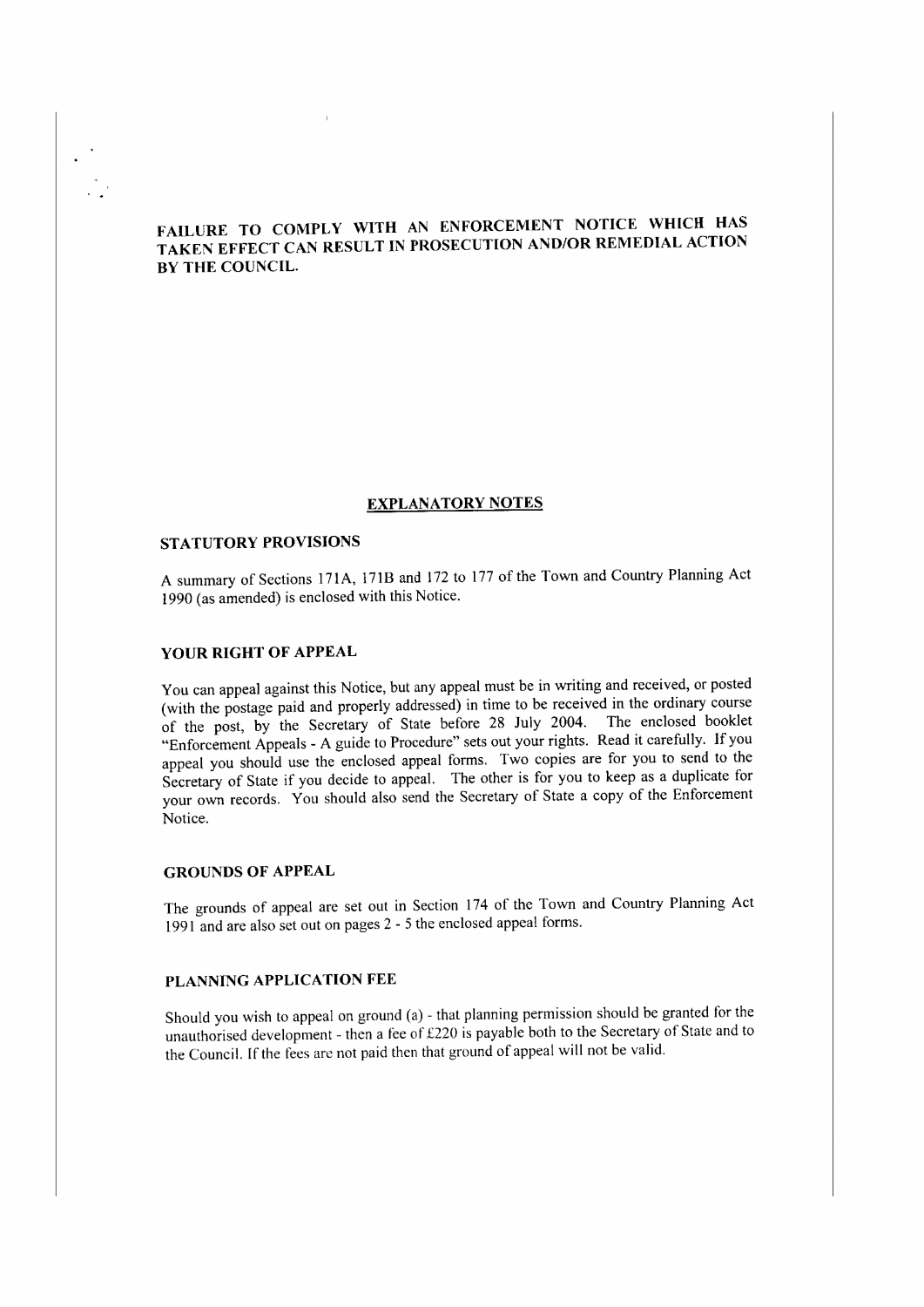# **STATEMENT ON GROUNDS OF APPEAL**

You must submit to the Secretary of State, either when giving notice of appeal or within 14 days from the date on which the Secretary of State sends him a notice so requiring him, a statement in writing specifying the grounds on which you are appealing against the Enforcement Notice and stating briefly the facts on which you propose to rely in support of each of those grounds.

#### **RECIPIENTS OF THE ENFORCEMENT NOTICE**

The names and addresses of all the persons on whom the Enforcement Notice has been served arc:

- I. Mr JFM Taylor Parkways 244 Kings Drive Eastbourne East Sussex BN212XF
- 2. Mrs APA Taylor Parkways 244 Kings drive Eastbourne East Sussex BN212XE
- 3. Mr J Palmer Palmer Pallets Woodways Benskins Lane Noak Hill Romford RM4 1LB
- 4. The Occupier of the Land.